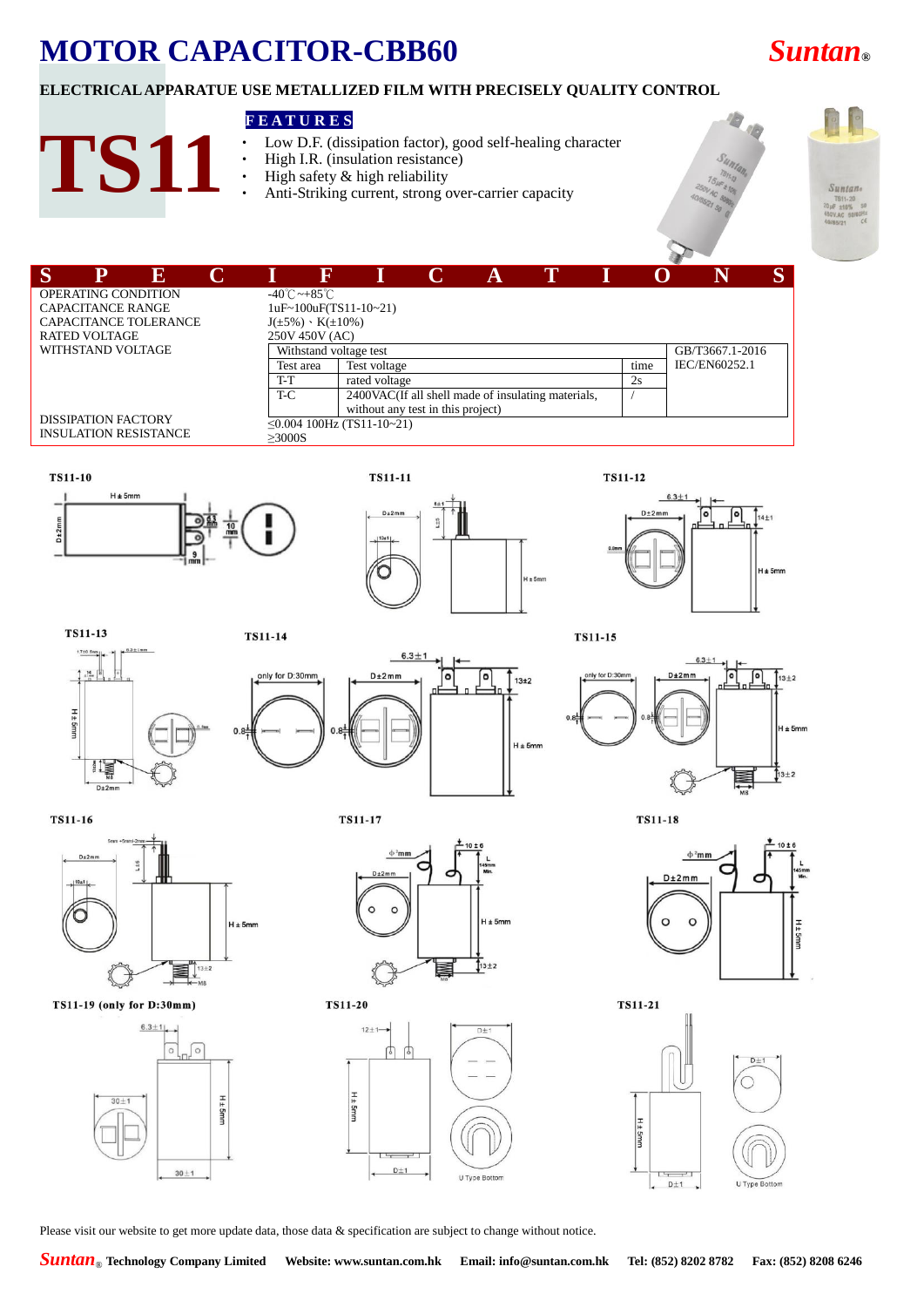## **MOTOR CAPACITOR-CBB60** *Suntan***®**



### **ELECTRICAL APPARATUE USE METALLIZED FILM WITH PRECISELY QUALITY CONTROL**

#### **F E A T U R E S**

- Low D.F. (dissipation factor), good self-healing character<br>• High I.R. (insulation resistance)<br>• High safety & high reliability<br>• Anti-Striking current, strong over-carrier canacity
- **TS11**
- High I.R. (insulation resistance) High safety & high reliability
- Anti-Striking current, strong over-carrier capacity

| Dimensions (mm) |  |
|-----------------|--|
|-----------------|--|

|                  |                          | <b>TS11-11</b> |                          |                           |               |               | <b>TS11-12</b> |                          |                                | <b>TS11-13</b>           |               |               |                                |                |                                                     |                                               |
|------------------|--------------------------|----------------|--------------------------|---------------------------|---------------|---------------|----------------|--------------------------|--------------------------------|--------------------------|---------------|---------------|--------------------------------|----------------|-----------------------------------------------------|-----------------------------------------------|
| <b>CAP</b>       |                          | <b>250VAC</b>  |                          | <b>450VAC</b>             | <b>250VAC</b> |               |                | <b>450VAC</b>            | <b>250VAC</b><br><b>450VAC</b> |                          |               |               | <b>250VAC</b><br><b>450VAC</b> |                |                                                     |                                               |
| <b>uF</b>        | D                        | н              | D                        | Н                         | D             | н             | D              | н                        | D                              | н                        | D             | н             | D                              | н              | D                                                   | н                                             |
| $\mathbf{1}$     | 30                       | 50             | 30                       | 50                        | 30            | 50            | 30             | 50                       | 30                             | 57                       | 30            | 57            | 30                             | 50             | 30                                                  | 50                                            |
| 1.5              | 30                       | 50             | 30                       | 50                        | 30            | 50            | 30             | 50                       | 30                             | 57                       | 30            | 57            | 30                             | 50             | 30                                                  | 50                                            |
| $\overline{2}$   | 30                       | 50             | 30                       | 50                        | 30            | 50            | 30             | 50                       | 30                             | 57                       | 30            | 57            | 30                             | 50             | 30                                                  | 50                                            |
| 2.5              | 30                       | 50             | 30                       | 50                        | 30            | 50            | 30             | 50                       | 30                             | 57                       | 30            | 57            | 30                             | 50             | 30                                                  | 50                                            |
| $\overline{3}$   | 30                       | 50             | 30                       | 50                        | 30            | 50            | 30             | 50                       | 30                             | 57                       | 30            | 57            | 30                             | 50             | 30                                                  | 50                                            |
| 3.5              | 30                       | 50             | 30                       | 50                        | 30            | 50            | 30             | 50                       | 30                             | 57                       | 30            | 57            | 30                             | 50             | 30                                                  | 50                                            |
| 3.75             | $\overline{\phantom{m}}$ | $\rightarrow$  | $\rightarrow$            | $\mathbb{L}^{\mathbb{L}}$ | 30            | 50            | 30             | 50                       | 30                             | 57                       | 30            | 57            | $\rightarrow$                  | $\perp$ .      | $\rightarrow$                                       | $\mathord{\hspace{1pt}\text{--}\hspace{1pt}}$ |
| $\overline{4}$   | 30                       | 50             | 30                       | 50                        | 30            | 50            | 30             | 50                       | 30                             | 57                       | 30            | 57            | 30                             | 50             | 30                                                  | 50                                            |
| 4.5              | 30                       | 50             | 30                       | 60                        | 30            | 50            | 30             | 60                       | 30                             | 57                       | 30            | 57            | 30                             | 50             | 30                                                  | 60                                            |
| 4.7              | 30                       | 50             | 30                       | 60                        | 30            | 50            | 30             | 60                       | 30                             | 57                       | 30            | 57            | $\mathcal{L}_{\mathcal{F}}$    | $\sim$ $-$     | $\mathcal{L}_{\mathcal{F}}$                         | $\overline{\phantom{a}}$                      |
| $5\phantom{.0}$  | 30                       | 50             | 30                       | 60                        | 30            | 50            | 30             | 60                       | 30                             | 57                       | 35            | 60            | 30                             | 50             | 30                                                  | 60                                            |
| $\sqrt{6}$       | 30                       | 50             | 30                       | 60                        | 30            | 50            | 30             | 60                       | 30                             | 57                       | 35            | 60            | 30                             | 50             | 30                                                  | 60                                            |
| 6.3              | 30                       | 50             | 30                       | 60                        | 30            | 50            | 30             | 60                       | 30                             | 57                       | 35            | 60            | $\rightarrow$                  | $\rightarrow$  | $\rightarrow$                                       | $\mathbb{Z}^2$                                |
| $\boldsymbol{7}$ | 30                       | 60             | 30                       | 60                        | 30            | 60            | 30             | 60                       | 35                             | 60                       | 35            | 60            | 30                             | 60             | 30                                                  | 60                                            |
| $\,8\,$          | 30                       | 60             | 30                       | 60                        | 30            | 60            | 30             | 60                       | 35                             | 60                       | 35            | 60            | 30                             | 60             | 30                                                  | 60                                            |
| 9                | $\overline{\phantom{a}}$ | $\sim$         | $\overline{\phantom{a}}$ | $\overline{a}$            | 30            | 60            | 35             | 60                       | 35                             | 60                       | 35            | 60            | $\overline{\phantom{a}}$       | $\overline{a}$ | $\overline{\phantom{a}}$                            | $\overline{\phantom{m}}$                      |
| 10               | 30                       | 60             | 35                       | 60                        | 30            | 60            | 35             | 60                       | 35                             | 60                       | 35            | 60            | 30                             | 60             | 35                                                  | 60                                            |
| 11               | $\qquad \qquad -$        | $\sim$         | $\sim$                   | $\sim$                    | 30            | 60            | 35             | 60                       | $\sim$ $-$                     | $\overline{\phantom{a}}$ | --            | $\sim$        | $\mathcal{L}_{\mathcal{F}}$    | $\sim$ $-$     | $\hspace{0.05cm} -\hspace{0.05cm} -\hspace{0.05cm}$ | $\overline{\phantom{a}}$                      |
| 12               | 35                       | 60             | 35                       | 60                        | 35            | 60            | 35             | 60                       | 35                             | 65                       | 35            | 60            | 35                             | 60             | 35                                                  | 60                                            |
| 12.5             | 35                       | 60             | 35                       | 60                        | 35            | 60            | 35             | 60                       | 35                             | 65                       | 35            | 60            | 35                             | 60             | 35                                                  | 60                                            |
| 13               | 35                       | 60             | 35                       | 60                        | 35            | 60            | 35             | 60                       | $\perp$ .                      | $\rightarrow$            | $\rightarrow$ | $\rightarrow$ | 35                             | 60             | 35                                                  | 60                                            |
| 14               | 35                       | 60             | 35                       | 60                        | 35            | 60            | 35             | 70                       | 35                             | 65                       | 35            | 60            | 35                             | 60             | 35                                                  | 70                                            |
| 15               | 35                       | 60             | 35                       | 60                        | 35            | 60            | 35             | 70                       | 35                             | 65                       | 35            | 60            | 35                             | 60             | 35                                                  | 70                                            |
| 16               | 35                       | 60             | 35                       | 70                        | 35            | 60            | 35             | 70                       | 35                             | 65                       | 35            | 65            | 35                             | 60             | 35                                                  | 70                                            |
| 18               | 35                       | 60             | 40                       | 70                        | 35            | 60            | 40             | 70                       | 35                             | 65                       | 40            | 70            | 35                             | 60             | 40                                                  | 70                                            |
| 20               | 35                       | 60             | 40                       | 70                        | 35            | 60            | 40             | 70                       | 35                             | 65                       | 40            | 70            | 35                             | 60             | 40                                                  | 70                                            |
| 22               | 40                       | 70             | 40                       | 70                        | 40            | 70            | 40             | 70                       | 35                             | 65                       | 40            | 70            | 40                             | 70             | 40                                                  | 70                                            |
| 24               | 40                       | 70             | 45                       | 70                        | 40            | 70            | 45             | 70                       | 40                             | 70                       | 40            | 95            | 40                             | 70             | 45                                                  | 70                                            |
| 25               | 40                       | 70             | 45                       | 70                        | 40            | 70            | 45             | 70                       | 40                             | 70                       | 40            | 95            | 40                             | 70             | 45                                                  | 70                                            |
| 30               | 40                       | 70             | 45                       | 93                        | 40            | 70            | 45             | 93                       | 40                             | 70                       | 45            | 95            | 40                             | 70             | 45                                                  | 93                                            |
| 31.5             | ÷,                       | $\rightarrow$  | ÷,                       | ÷,                        | $\rightarrow$ | $\rightarrow$ | $\rightarrow$  | $\hspace{0.05cm} \dashv$ | 40                             | 70                       | 45            | 95            | $\rightarrow$                  | ÷,             | $\rightarrow$                                       | $\rightarrow$                                 |
| 35               | 40                       | 70             | 45                       | 93                        | 40            | 70            | 45             | 93                       | 40                             | 70                       | 45            | 95            | 40                             | 70             | 45                                                  | 93                                            |
| 40               | 45                       | 70             | 50                       | 92                        | 45            | 70            | 50             | 92                       | 45                             | 95                       | 50            | 106           | 45                             | 70             | 50                                                  | 92                                            |
| 45               | 45                       | 70             | 50                       | 92                        | 45            | 70            | 50             | 92                       | 45                             | 95                       | 50            | 106           | 45                             | 70             | 50                                                  | 92                                            |
| 50               | 45                       | 93             | 50                       | 92                        | 45            | 93            | 50             | 92                       | 45                             | 95                       | 50            | 106           | 45                             | 93             | 50                                                  | 92                                            |
| 55               | 45                       | 93             | 50                       | 100                       | 45            | 93            | 50             | 100                      | 45                             | 95                       | 50            | 106           | 45                             | 93             | 50                                                  | 100                                           |
| 60               | 45                       | 93             | 50                       | 100                       | 45            | 93            | 50             | 100                      | 45                             | 95                       | 50            | 106           | 45                             | 93             | 50                                                  | 100                                           |
| 65               | 45                       | 93             | 50                       | 120                       | 45            | 93            | 50             | 120                      | 45                             | 95                       | 50            | 116           | 45                             | 93             | 50                                                  | 120                                           |
| 70               | 50                       | 100            | 50                       | 120                       | 50            | 92            | 50             | 120                      | 50                             | 106                      | 50            | 116           | 45                             | 93             | 50                                                  | 120                                           |
| 75               | 50                       | 100            | 55                       | 117                       | 50            | 100           | 55             | 117                      | 50                             | 106                      | 55            | 120           | 50                             | 100            | 55                                                  | 117                                           |
| 80               | 50                       | 100            | 55                       | 117                       | 50            | 100           | 55             | 117                      | 50                             | 106                      | 55            | 120           | 50                             | 100            | 55                                                  | 117                                           |
| 85               | 50                       | 100            | 60                       | 120                       | 50            | 100           | 60             | 120                      | 50                             | 106                      | 60            | 120           | 50                             | 100            | 60                                                  | 120                                           |
| 90               | 50                       | 100            | 60                       | 120                       | 50            | 100           | 60             | 120                      | 50                             | 106                      | 60            | 120           | 50                             | 100            | 60                                                  | 120                                           |
| 100              | $50\,$                   | 100            | $60\,$                   | 120                       | 50            | 100           | 60             | 120                      | 50                             | 106                      | 60            | 120           | 50                             | 100            | 60                                                  | 120                                           |

Please visit our website to get more update data, those data & specification are subject to change without notice.